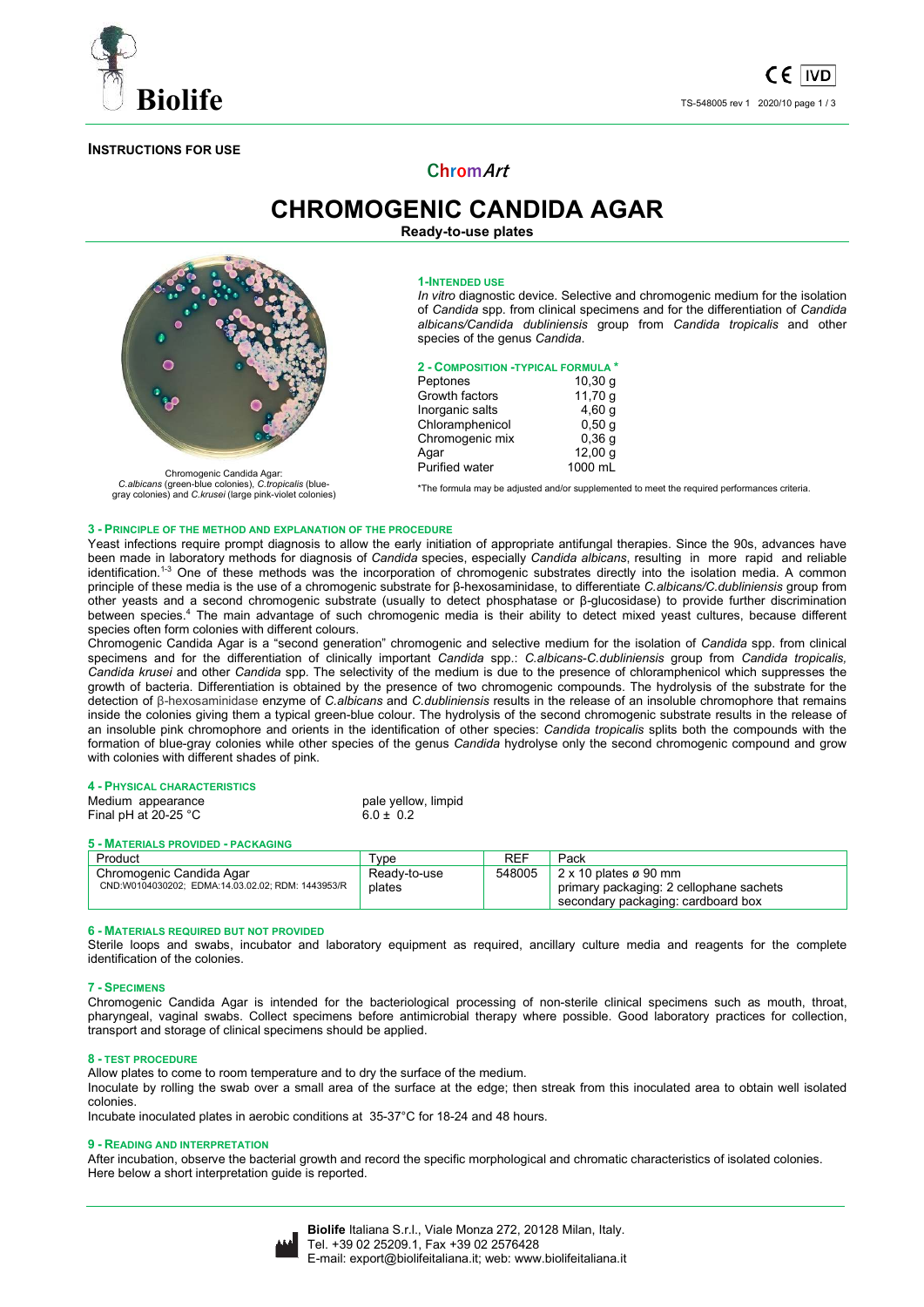

Brillant green-blue colonies: characteristic of *C.albicans /C.dubliniensis. (C.albicans* here below)



Enlarged, flat pink-red or violaceous colonies, with a rough fine texture: characteristics of *C.krusei*.



Gray-blue colonies with purple tinges and/or a violet halo: characteristic of *C.tropicalis.*



White or pink or pink-purple colonies: characteristics of other *Candida* species (*C.glabrata* here below)



*Candida kefir* produces violet-red colonies. *Candida parapsilosis* complex produces pink, pink-violet colonies. Gram positive and Gram negative bacteria are almost inhibited.

### **10 - USER QUALITY CONTROL**

All manufactured lots of the product are released for sale after the Quality Control has been performed to check the compliance with the specifications. However it is responsibility of the end-user to perform Quality Control testing in accordance with the local applicable regulations, in compliance with accreditation requirements and the experience of the Laboratory. Here below are listed some test strains useful for the quality control.

| CONTROL STRAINS |            | INCUBATION $T^{\circ}/T$ / ATM | EXPECTED RESULTS                 |
|-----------------|------------|--------------------------------|----------------------------------|
| C.albicans      | ATCC 10231 | 35-37°C / 44-48 h / A          | good growth, green-blue colonies |
| C.tropicalis    | NCPF 8841  | 35-37°C / 44-48 h / A          | good growth, blue-gray colonies  |
| E.coli          | ATCC 25922 | 35-37°C / 44-48 h / A          | inhibited                        |
| S.aureus        | ATCC 25923 | 35-37°C / 44-48 h / A          | inhibited                        |

A: aerobic incubation; ATCC is a trademark of American Type Culture Collection; NCPF: Public Health England, National Collection of Pathogenic Fungi.

#### **11 - PERFORMANCES CHARACTERISTICS**

The performances characteristics of Chromogenic Candida Agar were evaluated by Andreoni *et al.*<sup>5</sup> with 82 yeast strains isolated from human specimens, identified with a phenotypic system and confirmed with a spectrometric method and stored at -80°C and with 80 clinical specimens isolated from respiratory material, vaginal exudates, urine and positive blood cultures. Chromogenic Candida Agar was compared with a chromogenic medium of the market. The conclusions have been the following: for yeast strains isolated from human specimens, the comparison between the two media, in general showed a better growth, in terms of colony dimension at 24 and 48 hours, on Chromogenic Candida Agar; the colony colour as well, in terms of tonality and intensity, resulted more evident on Chromogenic Candida, allowing a better differentiation between species with similar colours. The findings confirmed that the Chromogenic Candida Agar can substantially ensure the presumptive identification of frequent clinical isolation species, allowing an orientation for presumptively identifying yeasts species of lower isolation frequency. The rapid growth and the colour intensity moreover guarantee a morphological and colour evaluation in a shorter time.

Prior to release for sale a representative sample of all lots of ready-to-use plates of Chromogenic Candida Agar and of the raw material used for the production of prepared plates (dehydrated Chromogenic Candida Agar Agar REF 408005) are tested for productivity, specificity and selectivity by comparing the results with a previously approved Reference Batch.

Productivity and specificity are evaluated by semi-quantitative ecometric technique with the following strains: *C.albicans* ATCC 10231, *C.albicans* ATCC 20912, *C.dubliniensis* NCPF 3949*, C.intermedia* clinical isolate*, C.krusei* ATCC 6258*, C. parapsilosis* ATCC 6258*, C.stellatoidea* ATCC 11006*, C.tropicalis* NCPF 8841, *C.glabrata* clinical isolate. After incubation at 35-37°C for 8-24 and 48 hours, the amount of growth and the chromatic characteristics of the colonies are evaluated and recorded. All *Candida* species develop a good growth with the following chromatic characteristics (after 48 hours of incubation):

| C. albicans | green-blue colonies |
|-------------|---------------------|
|             |                     |

| C. dubliniensis | green-blue co |
|-----------------|---------------|

- 
- 
- 
- 
- 
- 

*C. dubliniensis* green-blue colonies *C. tropicalis* blu-grey colonies *C. intermedia* pale-pink colonies<br> *C. krusei* pink-violet colonies *C. krusei* pink-violet colonies<br> *C. parapsilosis* pale pink colonies *C. parapsilosis* pale pink colonies<br> *C. stellatoidea* green-blue colonie *C. stellatoidea* green-blue colonies *C. glabrata* pale-pink colonies

Selectivity is evaluated with modified Miles-Misra surface drop method by inoculating the plates with suitable decimal dilutions in saline of a 0.5 McFarland suspension of the non-target strains *P.aeruginosa* ATCC 27853 and *E.faecalis* ATCC 19433. The growth of non-target strains is totally inhibited.



**Biolife** Italiana S.r.l., Viale Monza 272, 20128 Milan, Italy. Tel. +39 02 25209.1, Fax +39 02 2576428 E-mail: export@biolifeitaliana.it; web: www.biolifeitaliana.it